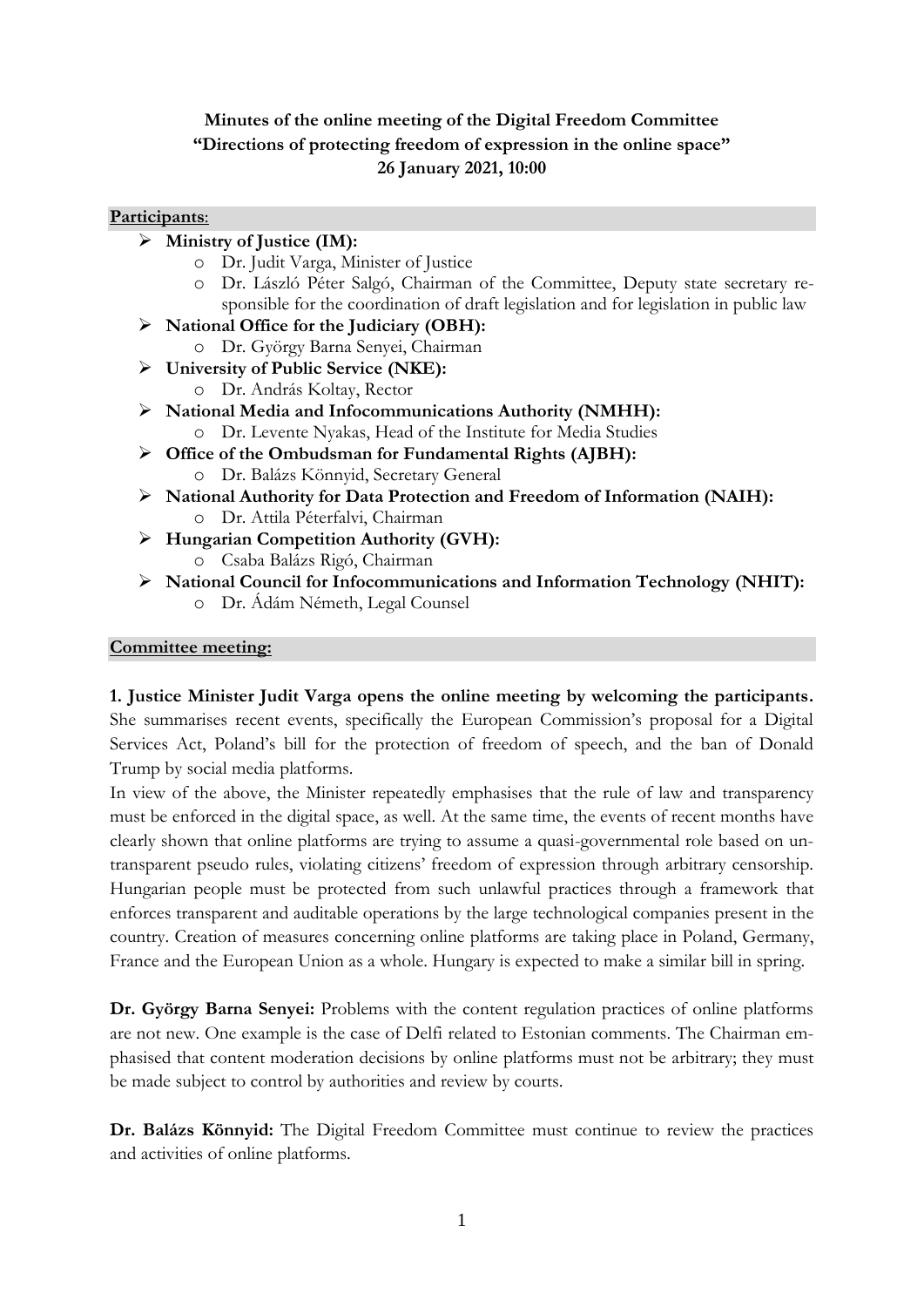**Csaba Balázs Rigó** agrees that tech companies must be regulated at the level of Member States as soon as possible. At a meeting with Minister Varga last week, Mr. Rigó handed over GVH's proposals. The content moderation rules of tech corporations should be addressed; they must not adjudge freedom of speech. Data protection rules are often unknown to consumers; European research indicates that it may take up to 200 hours for a consumer to read all data protection information provided online. Business models are often not entirely clear to consumers. GVH has also proposed regulations concerning digital self-determination. According to studies conducted in Europe, two thirds of all users accept that online platforms may use their data free of charge, but they are not satisfied with the way tech corporations do that. Many consumers fear they will miss out unless they join an online platform. The content moderation practices of service providers are questionable; they often ban public figures and use complicated algorithms to limit the content to be published. Furthermore, complaint management and client service by online platforms are not satisfactory. Several states, such as the UK, the Netherlands, Denmark, France, the USA and Italy, are reviewing the competition aspects of online platforms. GVH has sent Minister Varga a summary table of the ongoing competition supervision procedures against tech corporations outside Hungary.

**Judit Varga** thanks for the proposals by the Competition Authority; these will be reviewed and taken into consideration when the concept is formulated. Online platforms cause "digital damage", for example by deleting or limiting the account of an influencer who has hundreds of thousands of followers, which may cause real financial damage. And a similar decision by a public platform may have a negative impact on the income of a business. So a more stringent liability system should be considered, similarly to the treatment of public utilities.

**Dr. Attila Péterfalvi:** Pursuant to the GDPR, the Irish data protection authority is competent to handle cases related to unlawful data processing by online platforms. The Authority has received complaints by users about the operation of such platforms. According to their business regulations, only content that constitutes either a crime or an obvious legal violation (by general consensus) may be deleted; in other cases, the operator must assess the interests involved to determine whether the published content is in line with the relevant country's constitutional and judicial practices. Experience indicates that online platforms unfortunately do not cooperate with the Irish data protection authority.

**Dr. Ádám Németh:** The question arises what social media actually is: a press product, an electronic communication service, or a public utility? Some content is clear; but in the case of fake news or political opinions, neither an algorithm nor any single human can always decide what content is objectionable. Online platforms can limit any view; users are given no explanation for their banning, and they cannot create a new profile. They may feel excluded from society and cannot contact others, which constitutes a limitation of citizens' fundamental rights. Regarding the sanctions, the example of France is worth examining, where payments to online platforms are halted. Similarly, Hungarian banks would not transfer funds to online platforms that break the rules.

**Dr. András Koltay** refers to the deletion of Donald Trump's account. This may have been a watershed moment marking the ability of online platforms to silence ideologically or politically